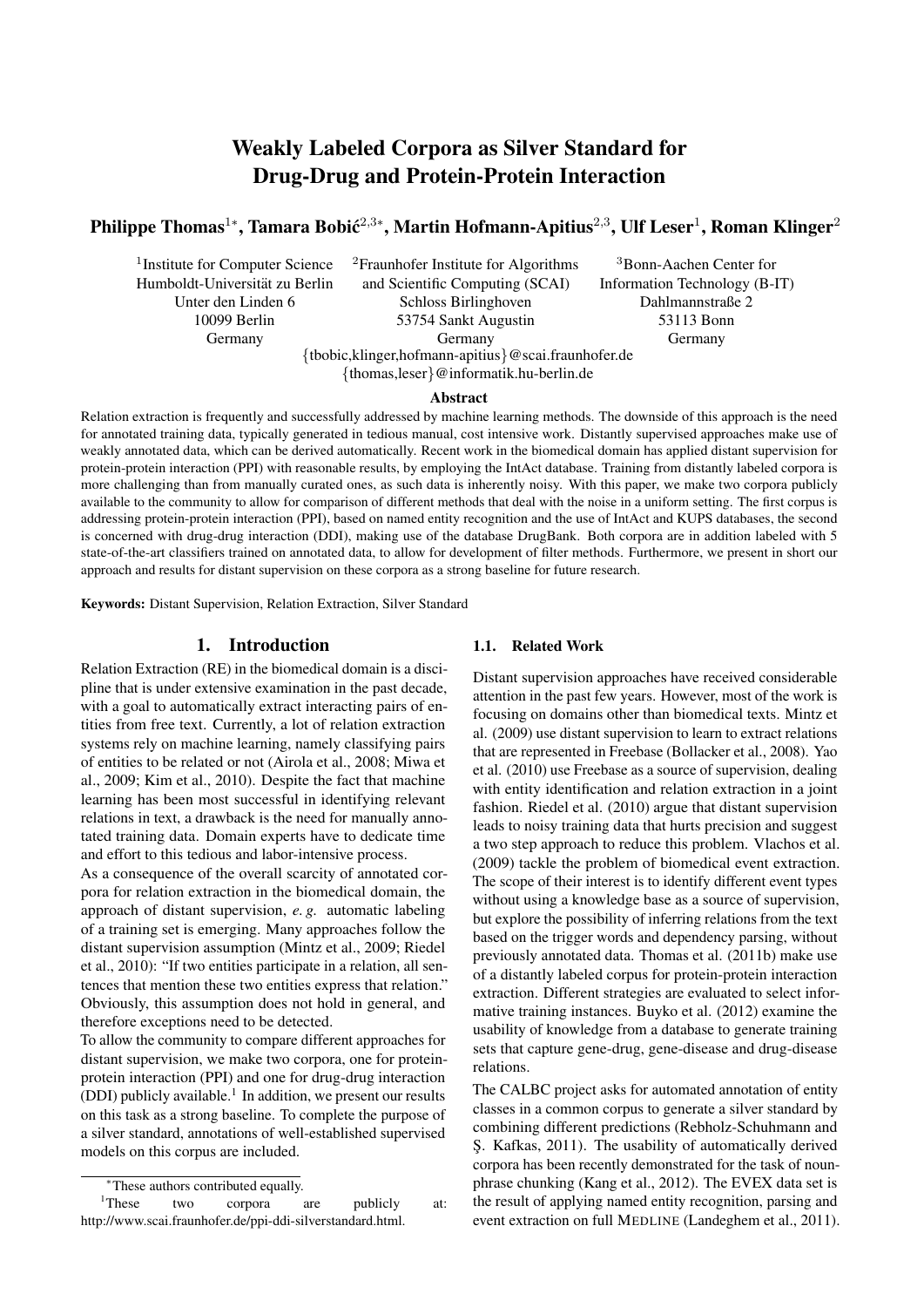| Corpus                       | Positive pairs           | Negative pairs               | Total           |
|------------------------------|--------------------------|------------------------------|-----------------|
| AIMed                        | 1000(0.17)               | 4,834 (0.82)                 | 5,834           |
| BioInfer                     | 2,534 (0.26)             | 7,132 (0.73)                 | 9,666           |
| HPRD50                       | 163 (0.38)               | 270 (0.62)                   | 433             |
| <b>IEPA</b>                  | 335 (0.41)               | 482 (0.59)                   | 817             |
| LLL                          | 164(0.49)                | 166(0.50)                    | 330             |
| DDI train<br><b>DDI</b> test | 2,400(0.10)<br>755(0.11) | 21,411 (0.90)<br>6,275(0.89) | 23,811<br>7,030 |

Table 1: Basic statistics of the five PPI and two DDI corpora. Ratios are given in brackets.

#### 1.2. Interaction Databases

The IntAct database (Kerrien et al., 2012) contains proteinprotein interaction information. It consists of 290,947 binary interaction evidences, including 39,235 unique pairs of interacting proteins for human species.<sup>2</sup> KUPS (Chen et al., 2010) is a database that combines entries from three manually curated PPI databases (IntAct, MINT (Chatr-aryamontri et al., 2007) and HPRD50 (Prasad et al., 2009)) and contains 185,446 positive pairs from various model organisms, out of which 69,600 belong to human species.<sup>3</sup> Enriching IntAct interaction information with the KUPS database leads to 57,589 unique pairs.<sup>4</sup>

The database DrugBank (Knox et al., 2011) combines detailed drug data with comprehensive drug target information. It consists of 6,707 drug entries. Apart from information about its targets, for certain drugs known interactions with other drugs are given. Altogether, we obtain 11,335 unique DDI pairs.

### 1.3. Manually Curated Corpora

Pyysalo et al. (2008) made five corpora for protein-protein interaction available in the same XML-based file format. Their properties, like size and ratio of positive and negative examples, differ greatly, the latter being the main cause of performance differences when evaluating on these corpora. Moreover, annotation guidelines and contexts differ: AIMed (Bunescu et al., 2005) and HPRD50 (Fundel et al., 2007) are human-focused, LLL (Nedellec, 2005) on Bacillus subtilis, BioInfer (Pyysalo et al., 2007) contains information from various organisms, and IEPA (Ding et al., 2002) is made of sentences that describe 10 selected chemicals, majority of which are proteins, and their interactions.

Segura-Bedmar et al. (2011b) published a drug-drug interaction corpus where the drug mentions have been automatically detected with MetaMap and their pair-wise relations are manually annotated. The corpus is divided into a training and testing set, generated from web-documents describing drug effects.

An overview of the corpora is given in Table 1.

#### 2. Methods

In this section, the workflow to prepare the two corpora is presented.

## 2.1. Automatically Labeling a Corpus

One of the most important source of publications in the biomedical domain is MEDLINE<sup>5</sup>, currently containing more than 21 million citations.<sup>6</sup> The initial step is annotation of named entities and entity normalization against the databases mentioned in Section 1.2. – in our case performed by ProMiner (Hanisch et al., 2005), a tool proving state-of-the-art results in *e. g.* the BioCreative competition (Fluck et al., 2007). Based on the named entity recognition, only sentences containing co-occurrences of relevant entities are further processed. Based on the distant supervision assumption, each pair of entities is labeled as related if mentioned so in a structured interaction database. Following the closed world assumption, all remaining entity pairs are labeled as non-interacting. To avoid information leakage and biased classification, all documents which are contained in the test corpus are removed from the distantly labeled corpus. Each corpus is sub-sampled to a size of 200,000 entity-pairs, which is more than an order of magnitude larger than any manually annotated PPI or DDI corpus.

## 2.2. Corpus Preprocessing

Sentences are parsed using the Charniak-Lease parser (Lease and Charniak, 2005) with a self-trained re-ranking model specialized for biomedical texts (McClosky, 2010). Resulting constituent parse trees are converted into dependency graphs using the Stanford converter (Marneffe et al., 2006). We create an augmented XML following the recommendations of Airola et al. (2008). This XML encompasses tokens with respective part-of-speech tags, constituent parse tree, and dependency parse tree information. The pairs are augmented with class labels predicted from five different relation extraction methods (see Section 2.3.). For interacting pairs in the PPI corpus we provide the original source (IntAct or KUPS) along with the information if the pair is made of self-interacting proteins. For sentences of the PPI corpus we include the information if an interaction (trigger) word is present. However, in case of DDI trigger-based filtering is not applied (see Bobić et al.  $(2012)$ ).

#### 2.3. Pair Annotation

Labeling two large corpora with database knowledge is the main contribution of this paper. Additionally, we supplement the corpus with predictions of five state-of-the-art relation extraction approaches to provide a supplementing layer of information. (An assessment of the used methodologies for relation extraction was performed by Tikk et al. (2010).)

This includes the shallow linguistic (SL) (Giuliano et al., 2006), all-paths graph (APG) (Airola et al., 2008), subtree (ST) (Vishwanathan and Smola, 2002), subset tree SST (Collins and Duffy, 2001), and spectrum tree (SpT) (Kuboyama et al., 2007) method, which exploit different views on the data. Parameter optimization was performed as

<sup>&</sup>lt;sup>2</sup>As of January  $27<sup>th</sup>$ , 2012.

 $3$ As of August  $16^{th}$ , 2010.

<sup>&</sup>lt;sup>4</sup>45,684 out of 69,600 human PPI pairs are available from the KUPS web service due to computational and storage limitations (personal communication).

<sup>5</sup> http://www.ncbi.nlm.nih.gov/pubmed/

 $6$ As of January, 2012.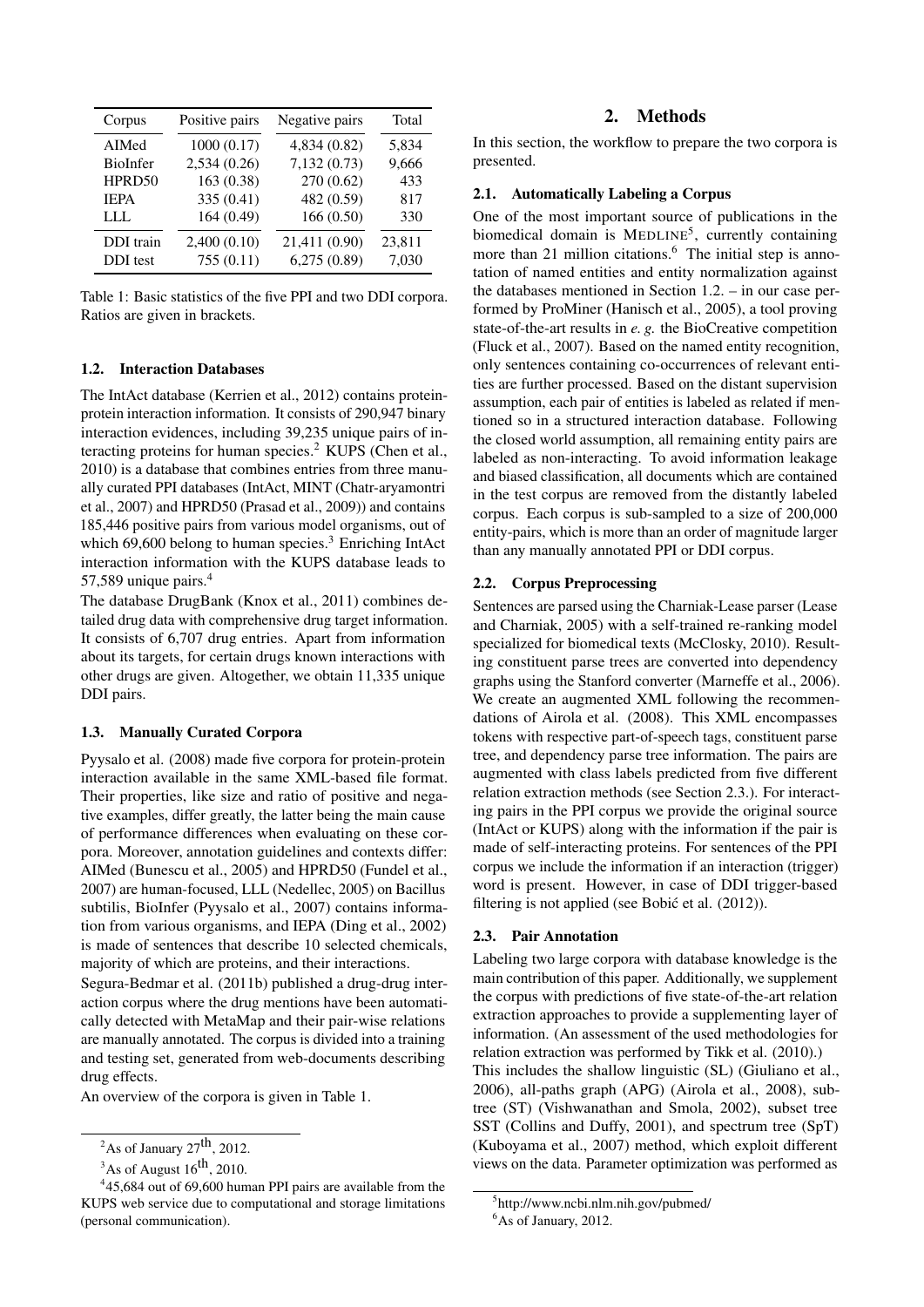described by Tikk et al. (2010). For a detailed description of the feature setting and approach, we refer to the original publications. Entities were blinded by replacing the entity name with a generic string to ensure the generality of the approach. Constituent parse trees have been reduced to the shortest-enclosed parse following the recommendations from Zhang et al. (2006). All five methods are trained on the union of all five PPI corpora and the DDI training and test set respectively. Note that the predictions coming from the five methods are biased towards these training corpora: Models trained on the resulting silver standard (excluding the database annotation) are likely to obtain a too optimistic result, even though the respective sentences from the test set are not used in the training process.

## 3. Results

In this section, we start with an overview of state-of-the-art results for fully supervised relation extraction on PPI and DDI corpora (see Table 1). Section 3.2. gives a statistical outline of the two distantly labeled corpora. Subsequently we present the results of the five relation extraction methods trained on manually annotated data and applied on the distantly labeled corpora. Finally, we present our results for models trained on distantly labeled PPI and DDI data, when evaluated on manually annotated corpora, as a strong baseline for future research.

## 3.1. Performance Overview of Supervised RE Systems

Protein-protein interactions have been extensively investigated in the past decade because of their biological significance. Machine learning approaches have shown the best performance in this domain (*e. g.* BioNLP (Cohen et al., 2011; Tsujii et al., 2011) and DDIExtraction Shared Task (Segura-Bedmar et al., 2011a)).

Our relation extraction system is based on the linear support vector machine classifier LibLINEAR (Fan et al., 2008). The approach employs lexical and dependency parsing features, as explained by Bobić et al. (2012).

Table 4 shows a comparison of state-of-the-art relation extraction systems' performances on 5 PPI corpora, determined by document level 10-fold cross-validation. In Table 2, results of the five best performing systems on the DDI test data set of the DDI extraction workshop are shown. Note that the first three systems use ensemble based methods combining the output of several different classifiers. In addition, the performance of our system, which is later used for distant supervision, is shown in both tables.

#### 3.2. Distantly Labeled Corpora for DDI and PPI

The file format of the corpora is by large self explanatory and strongly follows an established file format (Airola et al., 2008; Pyysalo et al., 2008). A short excerpt of the DDI corpus is shown in the appendix. The example consists of one sentence with two annotated drugs that participate in a relation according to DrugBank.

Basic statistics of the two distantly labeled corpora are shown in Table 3. The Charniak-Lease parser does not produce results for nine sentences in the PPI corpus and 14 sentences in the DDI corpus. In general, most methods

| Methods                      | P    | R.   | $F_1$ |
|------------------------------|------|------|-------|
| Thomas et al. $(2011a)$      | 60.5 | 71.9 | 65.7  |
| Chowdhury et al. (2011)      | 58.6 | 70.5 | 64.0  |
| Chowdhury and Lavelli (2011) | 58.4 | 70.1 | 63.7  |
| Björne et al. (2011)         | 58.0 | 68.9 | 63.0  |
| Minard et al. (2011)         | 55.2 | 64.9 | 59.6  |
| Our system (lex)             | 62.7 | 52.1 | 56.9  |
| Our system $(lex+dep)$       | 66.9 | 57 9 | 62.1  |

Table 2: Comparison of fully supervised relations extraction systems for DDI. (*lex* denotes the use of lexical features, *lex+dep* the additional use of dependency parsing-based features.) The first three systems are based on ensemble learning.

|               | <b>PPI</b> | <b>DDI</b> |
|---------------|------------|------------|
| Abstracts     | 49,958     | 76,859     |
| Sentences     | 51,934     | 79,701     |
| Pos. Sent.    | 19,891     | 5,587      |
| <b>Tokens</b> | 1,608,899  | 2,520,545  |
| Entities      | 150,886    | 203,315    |
| Pairs         | 200,000    | 200,000    |
| Pos. Pairs    | 37,600     | 8,705      |

Table 3: Statistics of the distant PPI and DDI corpora. (pos. sent. denotes the number of sentences with at least one related entity pair.)

fail to predict class labels for instances contained in these sentences, leading to a reduced number of predictions per corpus. However, the effect is only marginal as  $\langle 1 \rangle$  of all entity pairs are affected by this problem.

#### 3.3. Pair Annotation

As shown in Table 5, relation extraction methods tend to classify between 10.9 % and 16.8 % of all protein pairs as interacting. However, the overall ratio of positive instances across all five PPI corpora is greater, measuring up to 32.6 %. We observe similar values for the distant DDI corpus with ratios ranging from 12.7 % to 19.6 %.

The distribution of confidence scores (distance to the hyperplane) for all methods on both corpora is shown in Figure 1. Instances with a negative sign are classified as noninteracting and instances with a positive sign are classified as interacting. The linear association between different methods is assessed using Pearson correlation for all instances contained in the distantly supervised corpus. We observe correlation coefficients ranging from 0.29 (APG versus SpT) to 0.59 (APG versus SL) for PPI and between 0.34 (APG vs ST) to 0.71 (ST vs SST) for DDI. Significance of all pairwise correlations is assessed using a t-test and is in all cases highly significant (p-value  $< 0.01$ ). Correlation is exemplarily depicted as scatterplot for SL and APG on PPI in Figure 2. Both methods agree on the predicted class label on instances contained in the first and third quadrant, whereas the two methods have conflicting results for instances in the second and fourth quadrant. The figure indicates that some instances can be confidently classified by one method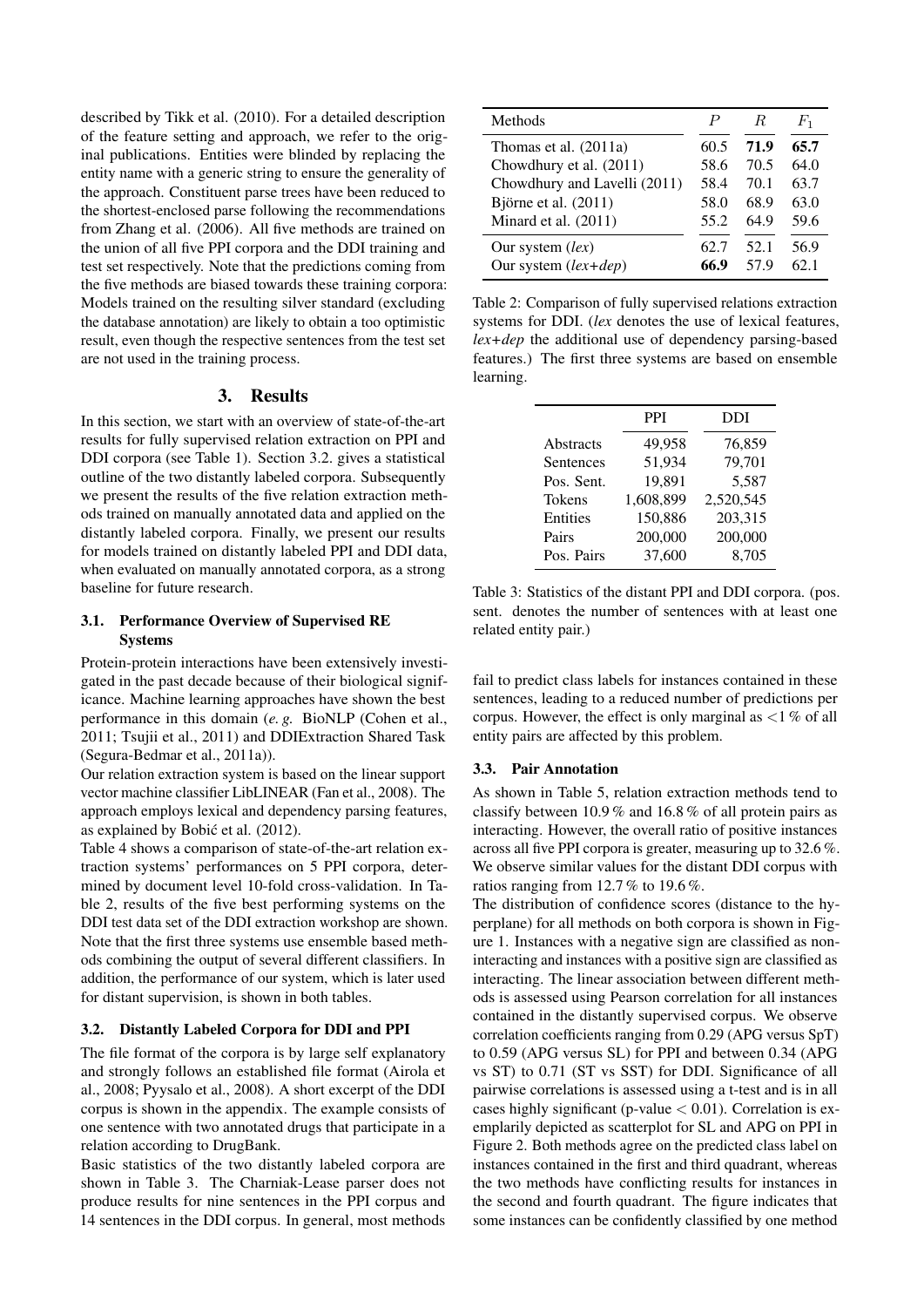|                        | AIMed            |        | <b>BioInfer</b> |                  | HPRD50 |       | <b>IEPA</b>      |        |       | LLL  |      |         |                  |      |       |
|------------------------|------------------|--------|-----------------|------------------|--------|-------|------------------|--------|-------|------|------|---------|------------------|------|-------|
|                        | $\boldsymbol{P}$ | $_{R}$ | $F_1$           | $\boldsymbol{P}$ | R      | $F_1$ | $\boldsymbol{P}$ | $_{R}$ | $F_1$ | Р    | R    | $F_{1}$ | $\boldsymbol{P}$ | R    | $F_1$ |
| Airola et al. (2008)   | 52.9             | 61.8   | 56.4            | 56.7             | 67.2   | 61.3  | 64.3             | 65.8   | 63.4  | 69.6 | 82.7 | 75.1    | 72.5             | 87.2 | 76.8  |
| Kim et al. $(2010)$    | 61.4             | 53.2   | 56.6            | 61.8             | 54.2   | 57.6  | 66.7             | 69.2   | 67.8  | 73.7 | 71.8 | 72.9    | 76.9             | 91.1 | 82.4  |
| Fayruzov et al. (2009) |                  |        | 39.0            |                  |        | 34.0  |                  |        | 56.0  |      |      | 72.0    |                  |      | 76.0  |
| Liu et al. $(2010)$    |                  |        | 54.7            |                  |        | 59.8  |                  |        | 64.9  |      |      | 62.1    |                  |      | 78.1  |
| Miwa et al. $(2009)$   | 55.0             | 68.8   | 60.8            | 65.7             | 71.1   | 68.1  | 68.5             | 76.1   | 70.9  | 67.5 | 78.6 | 71.7    | 77.6             | 86.0 | 80.1  |
| Tikk et al. (2010)     | 47.5             | 65.5   | 54.5            | 55.1             | 66.5   | 60.0  | 64.4             | 67     | 64.2  | 71.2 | 69.3 | 69.3    | 74.5             | 85.3 | 74.5  |
| Our system $(lex)$     | 62.9             | 50.0   | 55.7            | 59.3             | 55.1   | 57.1  | 72.4             | 75.6   | 73.9  | 67.7 | 73.3 | 70.4    | 66.6             | 88.6 | 76.1  |
| Our system $(lex+dep)$ | 63.6             | 52.0   | 57.2            | 65.8             | 62.9   | 64.3  | 70.8             | 74.0   | 72.4  | 70.4 | 76.1 | 73.2    | 70.4             | 91.6 | 79.6  |

Table 4: Comparison of fully supervised relation extraction systems for PPI.

|           | <b>PPI</b>    |          | DDI           |          |  |  |
|-----------|---------------|----------|---------------|----------|--|--|
| Method    | positive      | negative | positive      | negative |  |  |
| SL.       | 33,677 (16.8) | 166,219  | 25,344 (12.7) | 174,539  |  |  |
| SpT       | 21,971 (10.9) | 177,921  | 29,324 (14.6) | 170,558  |  |  |
| <b>ST</b> | 28,885 (14.4) | 171,112  | 39,286 (19.6) | 160,597  |  |  |
| SST       | 24,840 (12.4) | 175,157  | 25,841 (12.9) | 174,039  |  |  |
| APG       | 26,313(13.1)  | 173,686  | 25,357 (12.7) | 174,643  |  |  |

Table 5: Distribution of positive and negative instances for the different methods on both distantly labeled corpora. The ratio of positive examples is given in brackets.

(high distance to the hyperplane), but the other method is comparably inconfident. This suggests a great variability between the methods.

Even though the correlation between the methods is lower than expected, the inter-classification agreement (accuracy) is comparably high and ranges between 80.7 % to 86.4 % and 78.2 % to 84.6 % for all PPI and DDI instances respectively. We observe a large agreement between the distantly labeled corpus and the classification methods with approximately 76 % overall agreement for PPI and 80 % for DDI. The association between distantly labeled corpora and all classification methods is significant according to a fisher test (p-value  $< 0.01$ ), except for SpT where we observe a p-value of 0.04. However, the large overall agreement is due to the high number of negative instances in the distant corpora and predicted by the different methods. For positive PPI instances alone we observe an agreement of approximately 27 % between instances labeled as interacting by our knowledge base and the classification methods. Similar effects can be observed for the DDI corpus. We assessed the overall agreement between methods and the two distantly labeled corpora using Cohens  $\kappa$ . For PPI we observe values ranging between 0.07 to 0.19 and for DDI we observe  $\kappa$ values of 0.03. The low  $\kappa$  values show a comparably small agreement between classification methods and distantly labeled corpora and more sophisticated filtering techniques might be required to make optimal use of the corpus. Results in terms of precision, recall and  $F_1$  can be seen in Table 6.

#### 3.4. Baselines for Distantly Supervised Models

For each experiment we sample random subsets of 10,000 entity pairs from the proposed corpora. All experiments are performed five times to reduce the influence of sampling different subsets. We apply the method proposed by Bobic´ et al. (2012), with dependency parsing based features and

|            |                  | <b>PPI</b> |       | DDI              |      |         |  |  |
|------------|------------------|------------|-------|------------------|------|---------|--|--|
| Method     | $\boldsymbol{P}$ | R          | $F_1$ | $\boldsymbol{P}$ | R    | $F_{1}$ |  |  |
| SL         | 35.1             | 31.4       | 33.2  | 6.4              | 18.7 | 9.5     |  |  |
| SpT        | 27.4             | 16.0       | 20.2  | 4.5              | 15.3 | 7.0     |  |  |
| <b>ST</b>  | 35.2             | 27.1       | 30.6  | 5.5              | 25.1 | 9.1     |  |  |
| <b>SST</b> | 32.3             | 21.4       | 25.7  | 6.2              | 18.6 | 9.3     |  |  |
| APG        | 36.0             | 25.1       | 29.6  | 5.8              | 16.7 | 8.6     |  |  |

Table 6: Comparison of all methods on both distantly labeled corpora. (P denotes precision, R recall and  $F_1$  the harmonic mean of  $P$  and  $R$ )

filtering auto-interacting entities. For PPI, trigger-based filtering is applied (compare to Section 2.2.). Table 7 shows the average performance trained on the distantly labeled PPI and DDI corpora.

Note that the instance labels used for training the model are based solely on database knowledge. The information provided by five supervised methods (addressed in Section 2.3.) are not taken into account for generating baseline results, although they are available to be used in future work.

Our system outperforms co-occurrence results for all five PPI corpora, as shown in Table 7.  $F_1$  measure of AIMed and BioInfer, for which we assume to have the most realistic pos/neg ratio, outperforms the baseline by around 9 percentage points (pp). HPRD50, IEPA and LLL have an improvement of 4.7 pp, 5.3 pp and 0.8 pp respectively, due to high fractions of positive instances (leading to a strong co-occurrence baseline).

Evaluation on corpora that have different properties than the training set leads to decreased performance (Airola et al., 2008; Tikk et al., 2010). Often, the properties of a test corpus (like MEDLINE) are not known for real world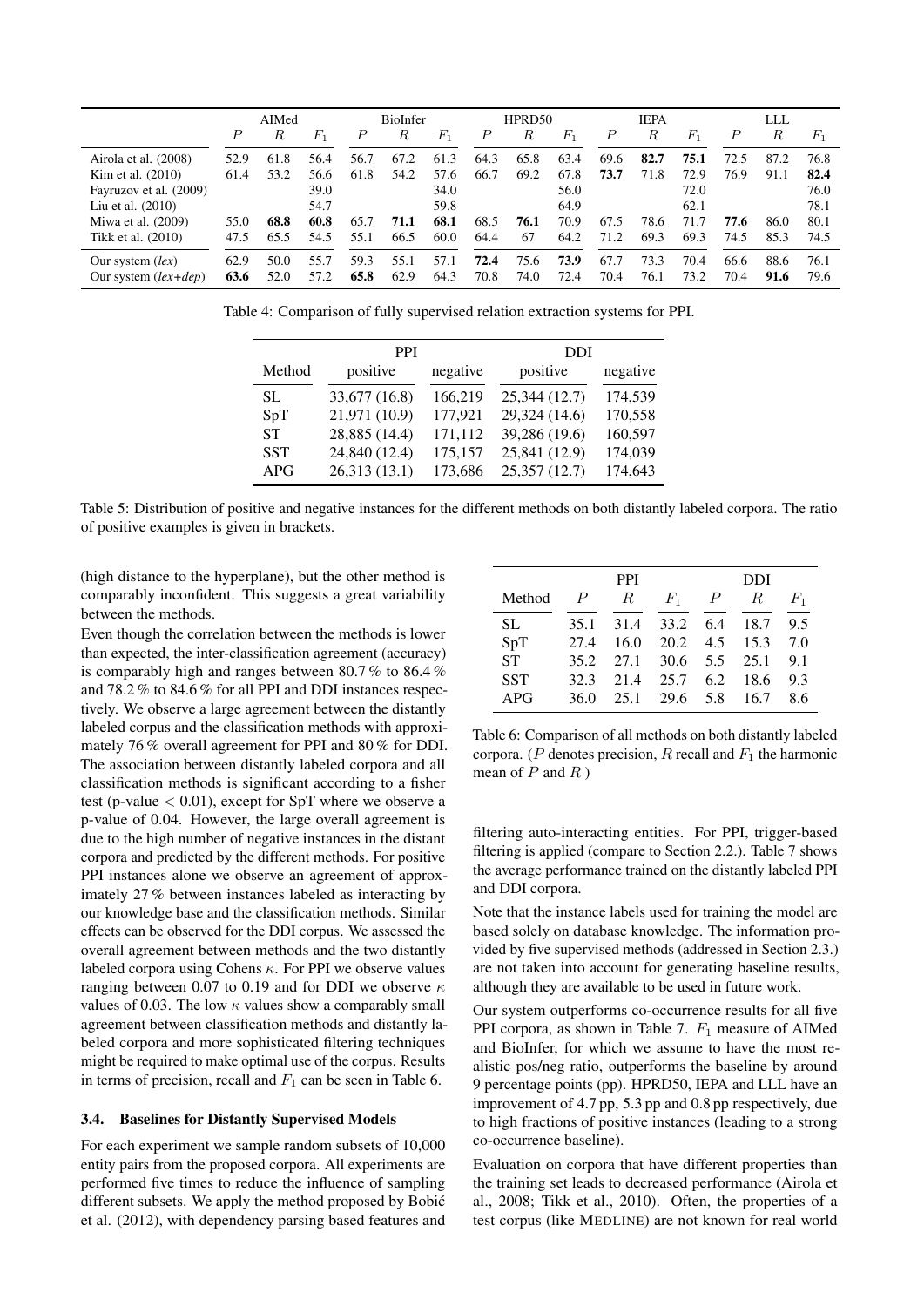

Figure 1: Boxplot on distance to the hyperplane of all used methods for both corpora.

|                    |      | Our system $(lex)$ |         | Our system $(lex+dep)$ |      |       | $Co\text{-}occ.$ |     |       | Tikk et al. (2010) |      |         |
|--------------------|------|--------------------|---------|------------------------|------|-------|------------------|-----|-------|--------------------|------|---------|
| Corpus             | P    | R                  | $F_{1}$ | $\boldsymbol{P}$       | R    | $F_1$ | P                | R   | $F_1$ | $\boldsymbol{P}$   | R    | $F_{1}$ |
| AIMed              | 25.6 | 78.4               | 38.6    | 25.0                   | 81.9 | 38.4  | 17.1             | 100 | 29.3  | 28.3               | 86.6 | 42.6    |
| <b>BioInfer</b>    | 40.4 | 66.7               | 50.3    | 40.3                   | 66.9 | 50.3  | 26.2             | 100 | 41.5  | 62.8               | 36.5 | 46.2    |
| HPRD <sub>50</sub> | 45.7 | 85.1               | 59.4    | 44.9                   | 86.3 | 59.0  | 37.6             | 100 | 54.7  | 56.9               | 68.7 | 62.2    |
| <b>IEPA</b>        | 50.0 | 87.2               | 63.5    | 49.9                   | 85.8 | 63.1  | 41.0             | 100 | 58.2  | 71.0               | 52.5 | 60.4    |
| LLL                | 56.4 | 83.1               | 67.2    | 56.3                   | 83.2 | 67.2  | 49.7             | 100 | 66.4  | 79.0               | 57.3 | 66.4    |
| <b>DDI</b>         | 33.2 | 39.2               | 36.0    | 33.0                   | 44.1 | 37.7  | 10.7             | 100 | 19.4  |                    |      |         |

Table 7: Results (in %) achieved when training on 10,000 distantly labeled instances and testing on 5 PPI corpora and the DDI test corpus, respectively.

applications. Thus cross-learning<sup>7</sup> is considered to provide a more realistic scenario to compare the performance of distantly supervised systems to fully supervised systems. Our approach outperforms the state-of-the-art cross-learning results from Tikk et al. (2010) in three out of five corpora, most notably in case of BioInfer where an increase of more than 4 pp in  $F_1$  measure is observable.

In the case of drug-drug interaction, it is noteworthy that the manually annotated corpora are generated from web documents discussing drug effects which are not necessarily contained in MEDLINE. Hence, this evaluation corpus can be considered as out-domain and provides additional insights on the robustness of distant-supervision. Table 7 shows that compared to co-occurrence, a gain of more than 18 pp is achieved when training on a distantly labeled DDI corpus. Taking into account the high class imbalance of the DDI test set (see Table 1), which is most similar to the AIMed corpus, a  $F_1$  measure of 37.7% is encouraging.

Application of distant supervision to five substantially different PPI corpora and further utilization of the same workflow to DDI confirms its robustness and usability.

## 4. Discussion

This paper introduces two distantly labeled corpora created for the purpose of protein-protein and drug-drug interaction extraction. Corpus generation and the process of automatic pair labeling using database information are presented, together with strong baseline results for distantly supervised relation extraction.

In addition to entity-pair annotation based on a knowledge base, we add predictions from five relation extraction systems, trained on manually annotated corpora. These annotations can be exploited to develop better instance filtering techniques. Several assessments demonstrated the superiority of ensemble methods, hence it might be beneficial to combine classifier predictions for the sake of higher method robustness.

Our distant supervision baseline achieves competitive results and outperforms co-occurrence in all test cases. Comparison to fully supervised cross-learning results for PPI argues for the opportunities of using automatically annotated data.

This paper presents the potential of distant learning to allow a fully automated relation extraction process. The PPI and DDI corpora are made freely available to the community such that novel strategies of efficient employment of database knowledge can be compared.

 $7$  For five PPI corpora: train on four, test on the remaining.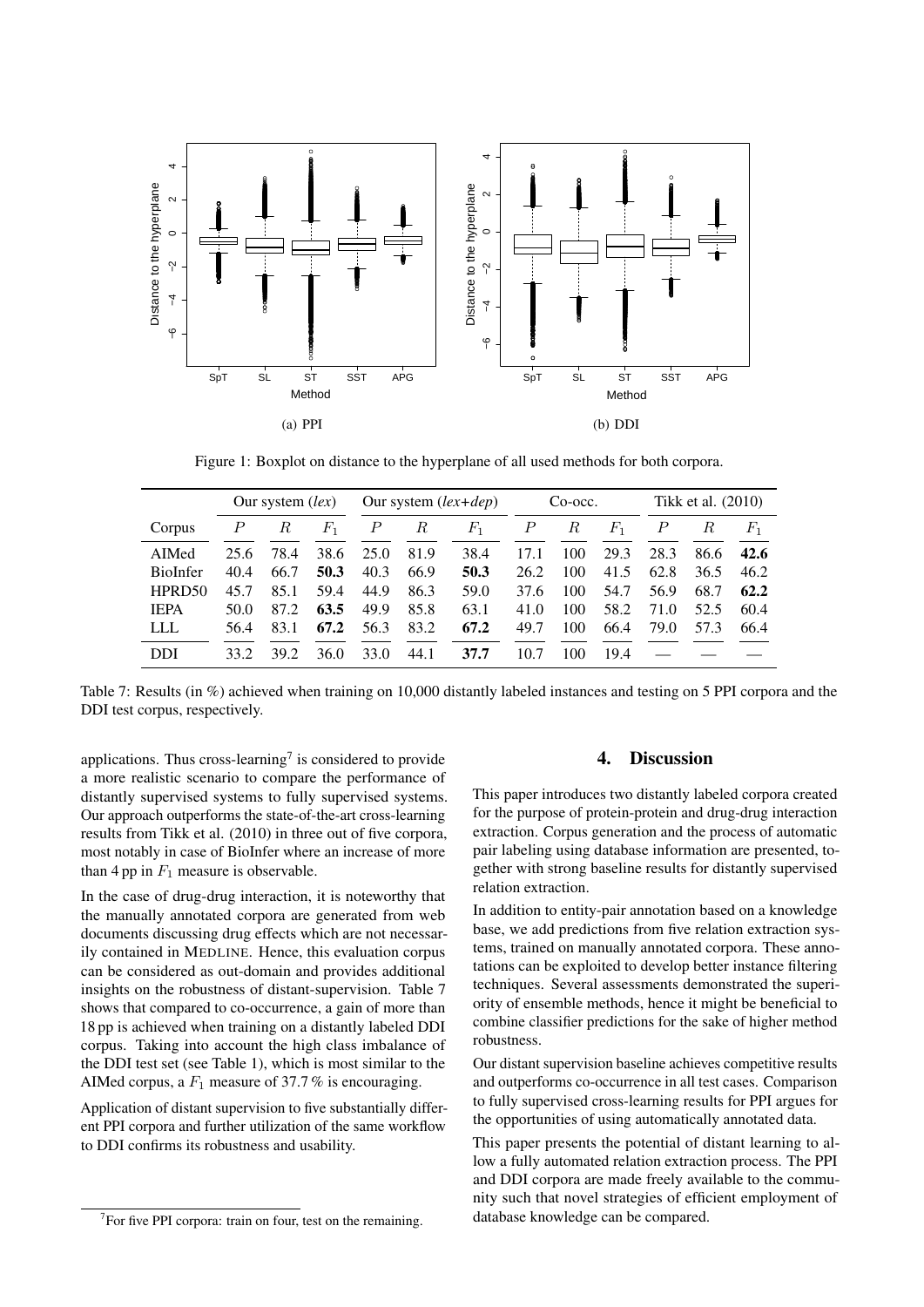

Figure 2: Scatterplot for distance to the hyperplane between APG and SL on the distantly labeled PPI corpus. Warm regions (dark) indicate an accumulation of instances whereas light regions contain no instances. The 2,000 points in areas with lowest regional density are plotted separately.

## 5. Acknowledgements

Thanks to our colleagues Juliane Fluck and Theo Mevissen for fruitful discussions and technical help. T. Bobic´ was partially funded by the Bonn-Aachen International Center for Information Technology (B-IT) Research School. P. Thomas was funded by the German Federal Ministry of Education and Research (grant No 0315417B). R. Klinger was partially funded by the European Community's Seventh Framework Programme [FP7/2007-2011] under grant agreement no. 248726.

#### 6. References

- A. Airola, S. Pyysalo, J. Bjorne, T. Pahikkala, F. Ginter, and ¨ T. Salakoski. 2008. All-paths Graph Kernel for Proteinprotein Interaction Extraction with Evaluation of Crosscorpus Learning. *BMC Bioinformatics*, 9(Suppl 11):S2.
- J. Björne, A. Airola, T. Pahikkala, and T. Salakoski. 2011. Drug-drug interaction extraction with RLS and SVM classiffers. In *Challenge Task on Drug-Drug Interaction Extraction*, pages 35–42.
- T. Bobić, R. Klinger, P. Thomas, and M. Hofmann-Apitius. 2012. Improving Distantly Supervised Extraction of Drug-Drug and Protein-Protein Interactionsp. In O. Abend, C. Biemann, A. Korhonen, A. Rappoport, R. Reichart, and A. Sgaard, editors, *ROBUS-UNSUP*.
- K. Bollacker, C. Evans, P. Paritosh, T. Sturge, and J. Taylor. 2008. Freebase: a collaboratively created graph database for structuring human knowledge. In *SIGMOD*, pages 1247–1250.
- R. C. Bunescu, R. Ge, R. J. Kate, E. M. Marcotte, R. J. Mooney, A. K. Ramani, and Y. Wah Wong. 2005. Comparative experiments on learning information extractors

for proteins and their interactions. *Artif Intell Med*, 33(2):139–155, Feb.

- E. Buyko, E. Beisswanger, and U. Hahn. 2012. The extraction of pharmacogenetic and pharmacogenomic relations– a case study using pharmgkb. *PSB*, pages 376–387.
- A. Chatr-aryamontri, A. Ceol, L. M. Palazzi, G. Nardelli, M.V. Schneider, L. Castagnoli, and G. Cesareni. 2007. MINT: the Molecular INTeraction database. *Nucleic Acids Res*, 35(Database issue):D572–D574.
- X. Chen, J. C. Jeong, and P. Dermyer. 2010. KUPS: constructing datasets of interacting and non-interacting protein pairs with associated attributions. *Nucleic Acids Res*, 39(Database issue):D750–D754.
- F. M. Chowdhury and A. Lavelli. 2011. Drug-drug interaction extraction using composite kernels. In *Challenge Task on Drug-Drug Interaction Extraction*, pages 27–33.
- F. M. Chowdhury, A. B. Abacha, A. Lavelli, and P. Zweigenbaum. 2011. Two different machine learning techniques for drug-drug interaction extraction. In *Challenge Task on Drug-Drug Interaction Extraction*, pages 19–26.
- K. B. Cohen, D. Demner-Fushman, S. Ananiadou, J. Pestian, J. Tsujii, and B. Webber, editors. 2011. *Proceedings of the BioNLP*.
- M. Collins and N. Duffy. 2001. Convolution Kernels for Natural Language. In *Proc. of Neural Information Processing Systems (NIPS'01)*, pages 625–632, Vancouver, BC, Canada.
- J. Ding, D. Berleant, D. Nettleton, and E. Wurtele. 2002. Mining MEDLINE: abstracts, sentences, or phrases? *Pac Symp Biocomput*, pages 326–337.
- E. Fan, K. Chang, C. Hsieh, X. Wang, and C. Lin. 2008. LIBLINEAR: A Library for Large Linear Classification. *Machine Learning Research*, 9:1871–1874.
- T. Fayruzov, M. De Cock, C. Cornelis, and V. Hoste. 2009. Linguistic feature analysis for protein interaction extraction. *BMC Bioinformatics*, 10(1):374.
- J. Fluck, H. T. Mevissen, H. Dach, M. Oster, and M. Hofmann-Apitius. 2007. ProMiner: Recognition of Human Gene and Protein Names using regularly updated Dictionaries. In *BioCreative 2*, pages 149–151.
- K. Fundel, R. Kuffner, and R. Zimmer. 2007. RelEx-Relation extraction using dependency parse trees. *Bioinformatics*, 23(3):365–371.
- C. Giuliano, A. Lavelli, and L. Romano. 2006. Exploiting Shallow Linguistic Information for Relation Extraction from Biomedical Literature. In *Proc. of the 11st Conf. of the European Chapter of the Association for Computational Linguistics (EACL'06)*, pages 401–408, Trento, Italy.
- D. Hanisch, K. Fundel, H. T. Mevissen, R. Zimmer, and J. Fluck. 2005. ProMiner: rule-based protein and gene entity recognition. *BMC Bioinformatics*, 6(Suppl 1):S14.
- N. Kang, E. M. van Mulligen, and J. A. Kors. 2012. Training text chunkers on a silver standard corpus: can silver replace gold? *BMC Bioinformatics*, 13(1):17, Jan.
- S. Kerrien, B. Aranda, L. Breuza, A. Bridge, F. Broackes-Carter, C. Chen, M. Duesbury, M. Dumousseau, M. Feuermann, U. Hinz, C. Jandrasits, R.C. Jimenez, J. Khadake, U. Mahadevan, P. Masson, I. Pedruzzi, E. Pfeiffenberger,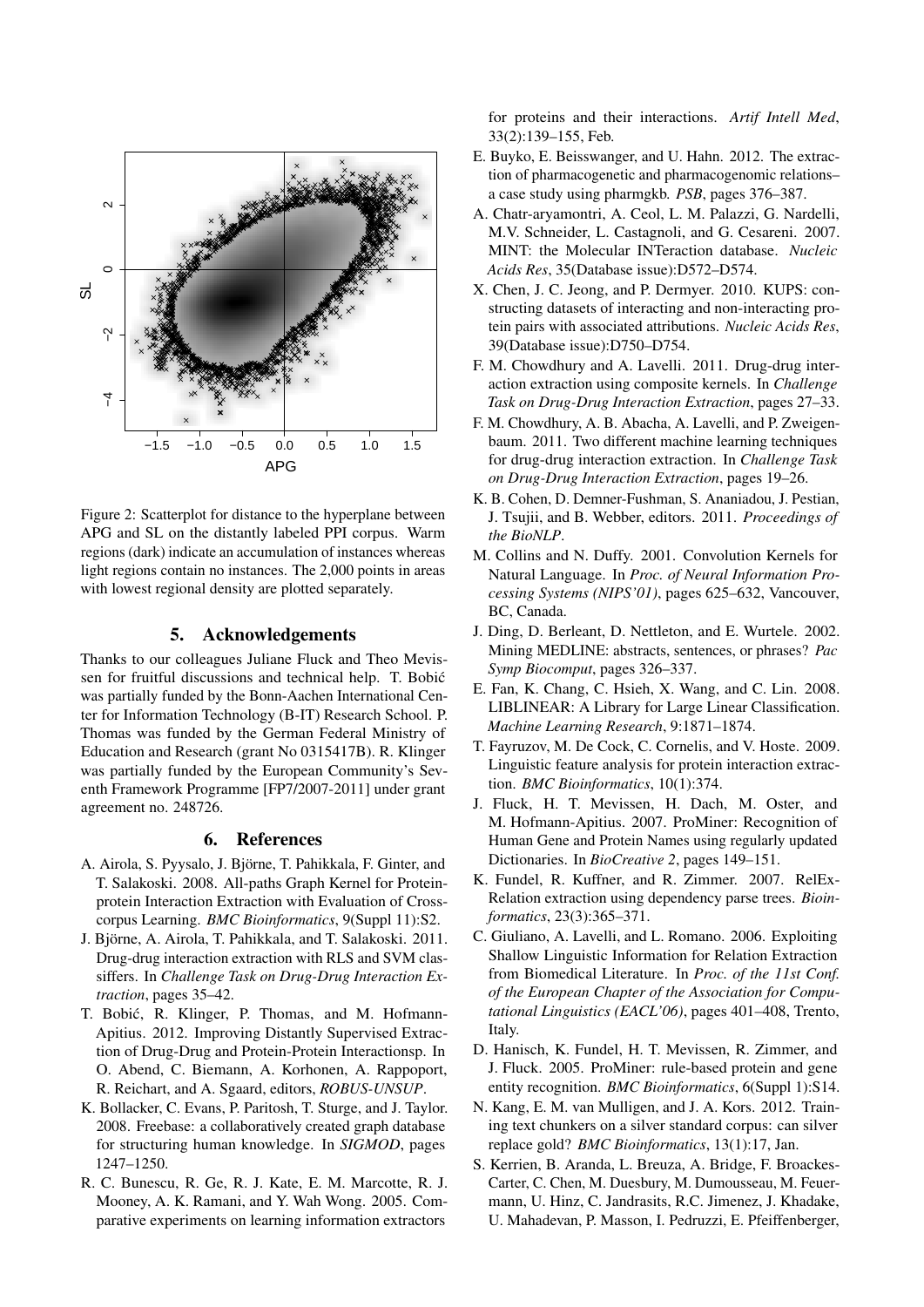P. Porras, A. Raghunath, B. Roechert, S. Orchard, and H. Hermjakob. 2012. The IntAct molecular interaction database in 2012. *Nucleic Acids Res*, 40:D841–D846.

- S. Kim, J. Yoon, J. Yang, and S. Park. 2010. Walk-weighted subsequence kernels for protein-protein interaction extraction. *BMC Bioinformatics*, 11:107.
- C. Knox, V. Law, T. Jewison, P. Liu, S. Ly, A. Frolkis, A. Pon, K. Banco, C. Mak, V. Neveu, Y. Djoumbou, R. Eisner, A. Chi Guo, and D.S Wishart. 2011. Drugbank 3.0: a comprehensive resource for 'omics' research on drugs. *Nucleic Acids Res*, 39(Database issue):D1035– D1041.
- T. Kuboyama, K. Hirata, H. Kashima, K. F. Aoki-Kinoshita, and H. Yasuda. 2007. A Spectrum Tree Kernel. *Information and Media Technologies*, 2(1):292–299.
- S. Van Landeghem, F. Ginter, Y. Van de Peer, and T. Salakoski. 2011. EVEX: A PubMed-Scale Resource for Homology-Based Generalization of Text Mining Predictions. In *Proc. of BioNLP*, pages 28–37.
- M. Lease and E. Charniak. 2005. Parsing biomedical literature. In *Proc. of IJCNLP'05*, pages 58–69.
- B. Liu, L. Qian, H. Wang, and G. Zhou. 2010. Dependencydriven feature-based learning for extracting proteinprotein interactions from biomedical text. In *COLING*, pages 757–765.
- M. C. De Marneffe, B. Maccartney, and C. D. Manning. 2006. Generating typed dependency parses from phrase structure parses. In *LREC*, pages 449–454.
- D. McClosky. 2010. *Any Domain Parsing: Automatic Domain Adaptation for Natural Language Parsing*. Ph.D. thesis, Brown University.
- A. L. Minard, L. Makour, A. L. Ligozat, and B. Grau. 2011. Feature Selection for Drug-Drug Interaction Detection Using Machine-Learning Based Approaches. In *Challenge Task on Drug-Drug Interaction Extraction*, pages 43–50.
- M. Mintz, S. Bills, R. Snow, and D. Jurafsky. 2009. Distant supervision for relation extraction without labeled data. In *ACL-IJCNLP*, pages 1003–1011.
- M. Miwa, R. Sætre, Y. Miyao, and J. Tsujii. 2009. A Rich Feature Vector for Protein-Protein Interaction Extraction from Multiple Corpora. In *Proc. of EMNLP*, pages 121– 130.
- C. Nedellec. 2005. Learning language in logic-genic interaction extraction challenge. In *Proc. of the ICML05 workshop: Learning Language in Logic (LLL'05)*, volume 18, pages 97–99.
- T. S. Prasad, R. Goel, K. Kandasamy, S. Keerthikumar, S. Kumar, S. Mathivanan, D. Telikicherla, R. Raju, B. Shafreen, A. Venugopal, L. Balakrishnan, A. Marimuthu, S. Banerjee, D. S. Somanathan, A. Sebastian, S. Rani, S. Ray, C. J. Kishore, S. Kanth, M. Ahmed, M. K. Kashyap, R. Mohmood, Y. L. Ramachandra, V. Krishna, B. A.Rahiman, S. Mohan, P. Ranganathan, S. Ramabadran, R. Chaerkady, and A. Pandey. 2009. Human Protein Reference Database–2009 update. *Nucleic Acids Res*, 37(Database issue):D767–D772.
- S. Pyysalo, F. Ginter, J. Heimonen, J. Björne, J. Boberg, J. Järvinen, and T. Salakoski. 2007. BioInfer: A Corpus

for Information Extraction in the Biomedical Domain. *BMC Bioinformatics*, 8(50).

- S. Pyysalo, A. Airola, J. Heimonen, J. Bjorne, F. Ginter, and ¨ T. Salakoski. 2008. Comparative analysis of five protein– protein interaction corpora. *BMC Bioinformatics*, 9 Suppl 3:S6.
- D. Rebholz-Schuhmann and S¸. Kafkas, editors. 2011. *Proceedings of the Second CALBC Workshop*.
- S. Riedel, L. Yao, and A. McCallum. 2010. Modeling Relations and Their Mentions without Labeled Text. In *ECML PKDD*.
- I. Segura-Bedmar, P. Martínez, and D. Sanchez-Cisneros, editors. 2011a. *Proceedings of the 1st Challenge Task on Drug-Drug Interaction Extraction*.
- I. Segura-Bedmar, P. Martínez, and D. Sanchez-Cisneros. 2011b. The 1st DDIExtraction-2011 challenge task: Extraction of Drug-Drug Interactions from biomedical texts. In *Challenge Task on Drug-Drug Interaction Extraction 2011*, pages 1–9.
- P. Thomas, M. Neves, I. Solt, D. Tikk, and U. Leser. 2011a. Relation Extraction for Drug-Drug Interactions using Ensemble Learning. In *Challenge Task on Drug-Drug Interaction Extraction*, pages 11–18.
- P. Thomas, I. Solt, R. Klinger, and U. Leser. 2011b. Learning Protein Protein Interaction Extraction using Distant Supervision. In *Robust Unsupervised and Semi-Supervised Methods in Natural Language Processing*, pages 34–41.
- D. Tikk, P. Thomas, P. Palaga, J. Hakenberg, and U. Leser. 2010. A comprehensive benchmark of kernel methods to extract protein-protein interactions from literature. *PLoS Comput Biol*, 6:e1000837.
- J. Tsujii, J.-D. Kim, and S. Pyysalo, editors. 2011. *Proceedings of the BioNLP Shared Task*.
- S. V. N. Vishwanathan and A. J. Smola. 2002. Fast Kernels for String and Tree Matching. In *Proc. of Neural Information Processing Systems (NIPS'02)*, pages 569–576, Vancouver, BC, Canada.
- A. Vlachos, P. Buttery, D. O Séaghdha, and T. Briscoe. 2009. Biomedical Event Extraction without Training Data. In *BioNLP*, pages 37–40.
- L. Yao, S. Riedel, and A. McCallum. 2010. Collective Cross-Document Relation Extraction Without Labeled Data. In *EMNLP*, pages 1013–1023.
- M. Zhang, J. Zhang, J. Su, and G. Zhou. 2006. A Composite Kernel to Extract Relations between Entities with Both Flat and Structured Features. In *Proc. of the 21st International Conference on Computational Linguistics*, pages 825–832, Sydney, Australia, July.